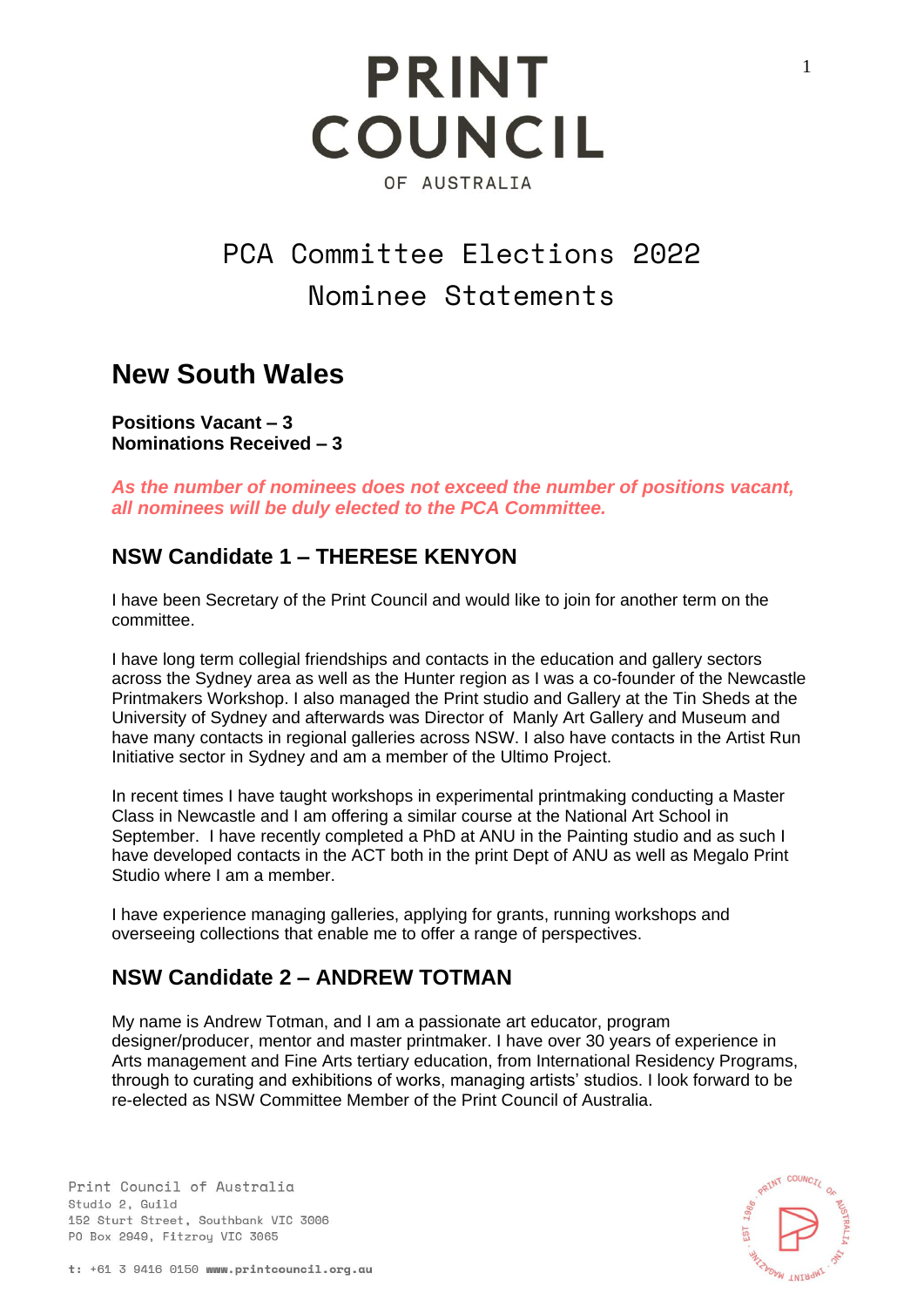In my own arts practice and in my role as Industry Innovation Specialist, I find a way to connect the public with a vibrant art experience, I have been able to link artist to programs accessible to all. In order to bring these groups together, the wide experience I have gained in grant writing has enabled the creation of gallery exhibitions, major mural projects, residencies, artistic exchanges.

Throughout my career in the arts, I have demonstrated a commitment to contributing to the cultural and artistic landscape in Australia and internationally. My experience has been in devising unique opportunities and delivering specialized public arts programs which engage diverse audiences, this has given me an excellent understanding of how to target a specific demographic with a view to fostering a long-term relationship.

I pride myself in meeting the objectives and targets set for each project or program, on time and within budget. This is a key priority in any artistic partnership I design and or deliver, whether it be for a remote community in Alaska, an arts foundation in France or for TAFE NSW.

I have an extensive working knowledge of all forms of printmaking and of the Australian creative arts sector, stemming from my experience as a museum curator, own arts' practice and career as an art educator. In my practice, I maintain a continual study of the contemporary art market, and constantly reference Australian Cultural and Contemporary art forms. I have a Master of Fine Arts in Printmaking, Bachelor of Arts in Art, a Bachelor of Teaching, Certificate IV in Training and Assessment, LLN and Small Business Management. I believe I can continue be a wealth of experience as the NSW Committee Member elect for the Print Council of Australia.

#### **NSW Candidate 3 – THOMAS MIDDLEMOST**

Thomas A Middlemost is art curator at Charles Sturt University and has a PhD in art history from Australian National University. He was foundation chair of the Arts Advisory Committee City of Wagga Wagga from 2001 to 2009 a board member of the Council of Australian University Museums and Collections from 2007 to 2012 and interned at the Tate Modern in 2001. He is an irregular contributor to IMPRINT, the journal of the Print Council of Australia, and a printmaking friendly curator.

### **Victoria**

**Positions Vacant – 1 Nominations Received – 0**

*As the number of nominees does not exceed the number of positions vacant, all nominees will be duly elected to the PCA Committee.* 

Print Council of Australia Studio 2. Guild 152 Sturt Street, Southbank VIC 3006 PO Box 2949, Fitzroy VIC 3065

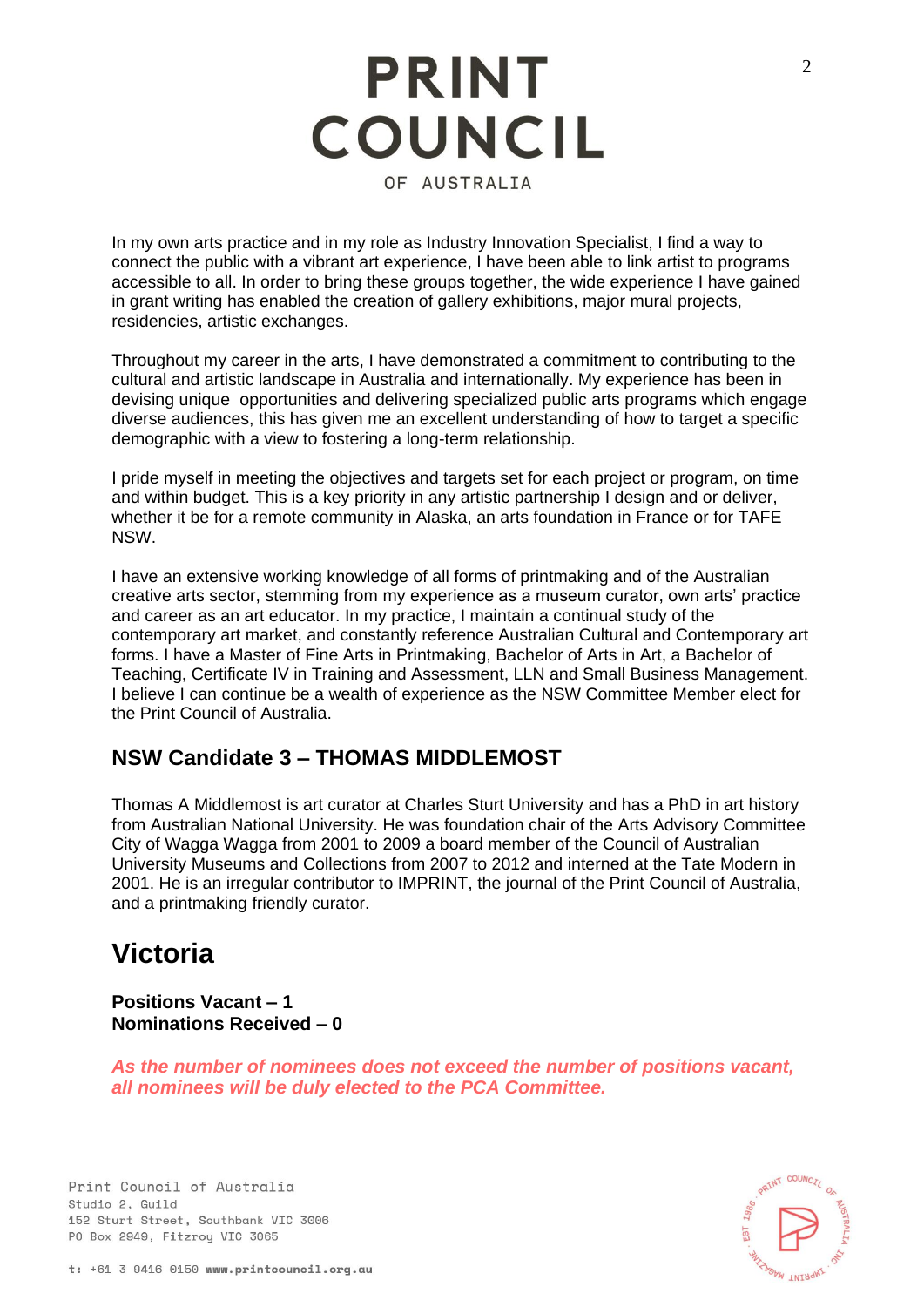### **Tasmania**

Positions Vacant – 1 Nominations Received – 1

*As the number of nominees does not exceed the number of positions vacant, all nominees will be duly elected to the PCA Committee.* 

#### **TAS Candidate 1 – OLIVIA MORONEY**

My background in printmaking started as I majored in printmaking during my Bachelor of Fine Arts degree, going on to study Honours and Master of Fine Arts and Design with a specialisation in Printmaking. Since 2016, I have been a practicing printmaker, represented by Handmark Gallery in Tasmania. During this time, I have completed three solo exhibitions while exhibiting regularly in group shows. I have been a finalist in the Burnie Print Prize, the Swan Hill Print and Drawing Prize, the Churchie Prize and was last year named the joint winner of the Australian Tertiary Book Plate Design Awards. I am engaged with the printmaking community as I exhibit regularly at Handmark Gallery. While I also exhibit regularly with a group of Tasmanian printmakers called Nowhere, this group is made up of early, mid and late career printmakers who reside in Tasmania. I have a passion for all forms of printmaking and for self-expression. My art practice employs the medium of aquatinting to describe my experience of place and the Tasmanian landscape, particularly the Midlands of Tasmania. This location is a rural farming area which sees significant seasonal shifts in the environment.

In 2021 I completed a Master of Teaching, during this time I have grown a passion for teaching printmaking and print methods to develop students understanding of such processes and to broaden students understanding of medium and methods. More recently I have run workshops for college students in which I outline my work and practice. Following this, students create etchings from their own understanding of the landscape in which they are engaged.

I have recently become a member of the Print Council of Australia's Access Artists program. I have been a member of the PCA for many years now and have been regularly included in the 'Australia in Print' section of the magazine. I believe this platform shares the broad variety of exhibitions and <sub>work</sub> that printmaker are making in Australia. My work was featured in IMPRINT magazine, where Lucy Cripps examined artistic responses to rural existence in the article titled 'The reality of the rural imaginary.'

I feel I have much to contribute to the PCA Committee should my nomination be successful, as I am constantly engaging with students through workshops and relief teaching roles in the Visual Arts. While I engage with the printmaking community through galleries and exhibitions. These opportunities allow me to share the work and opportunities that the Print Council of Australia offers to members and those in arts industries.

Print Council of Australia Studio 2. Guild 152 Sturt Street, Southbank VIC 3006 PO Box 2949, Fitzroy VIC 3065